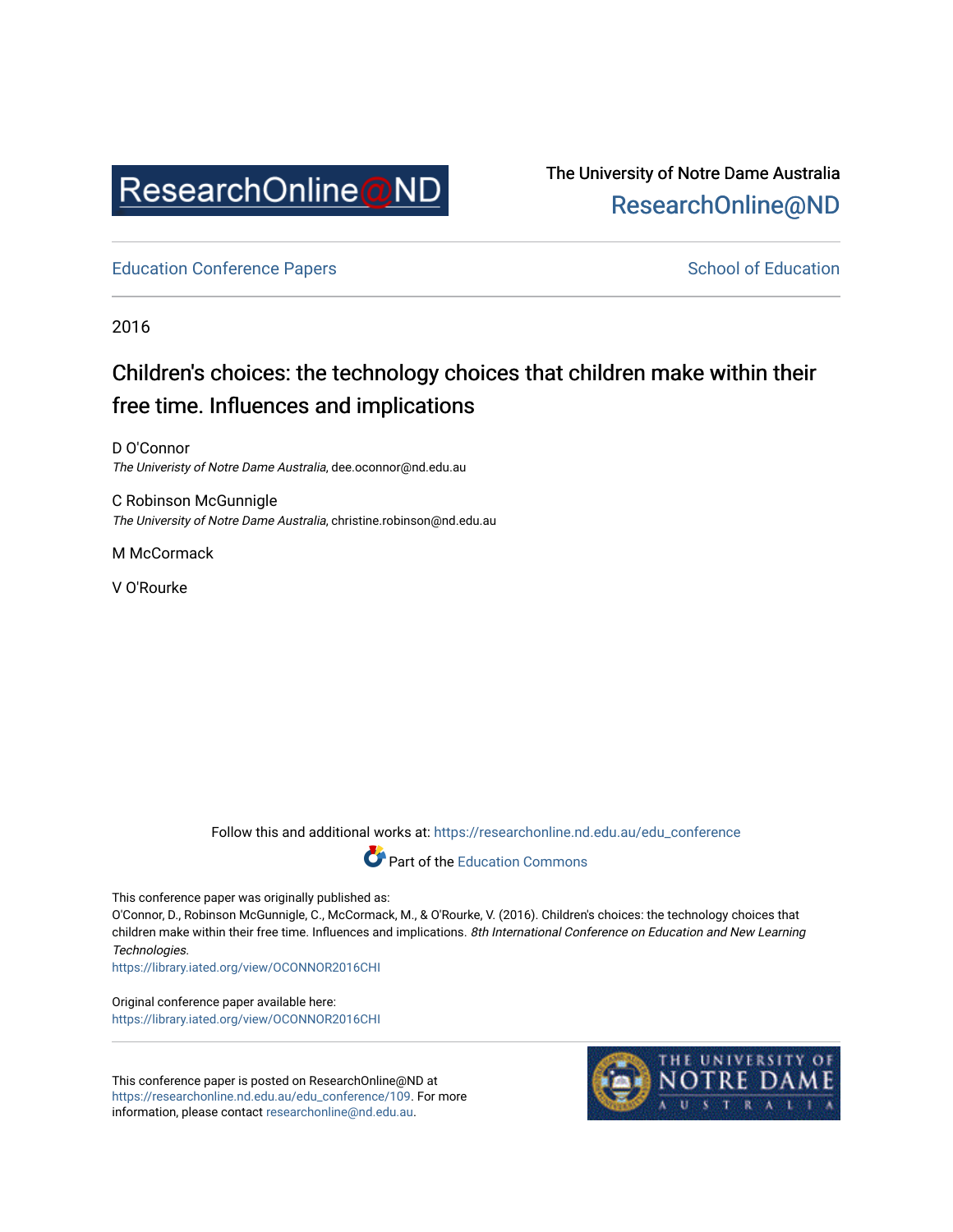©IATED (2016). Permission granted by IATED for inclusion in ResearchOnline@ND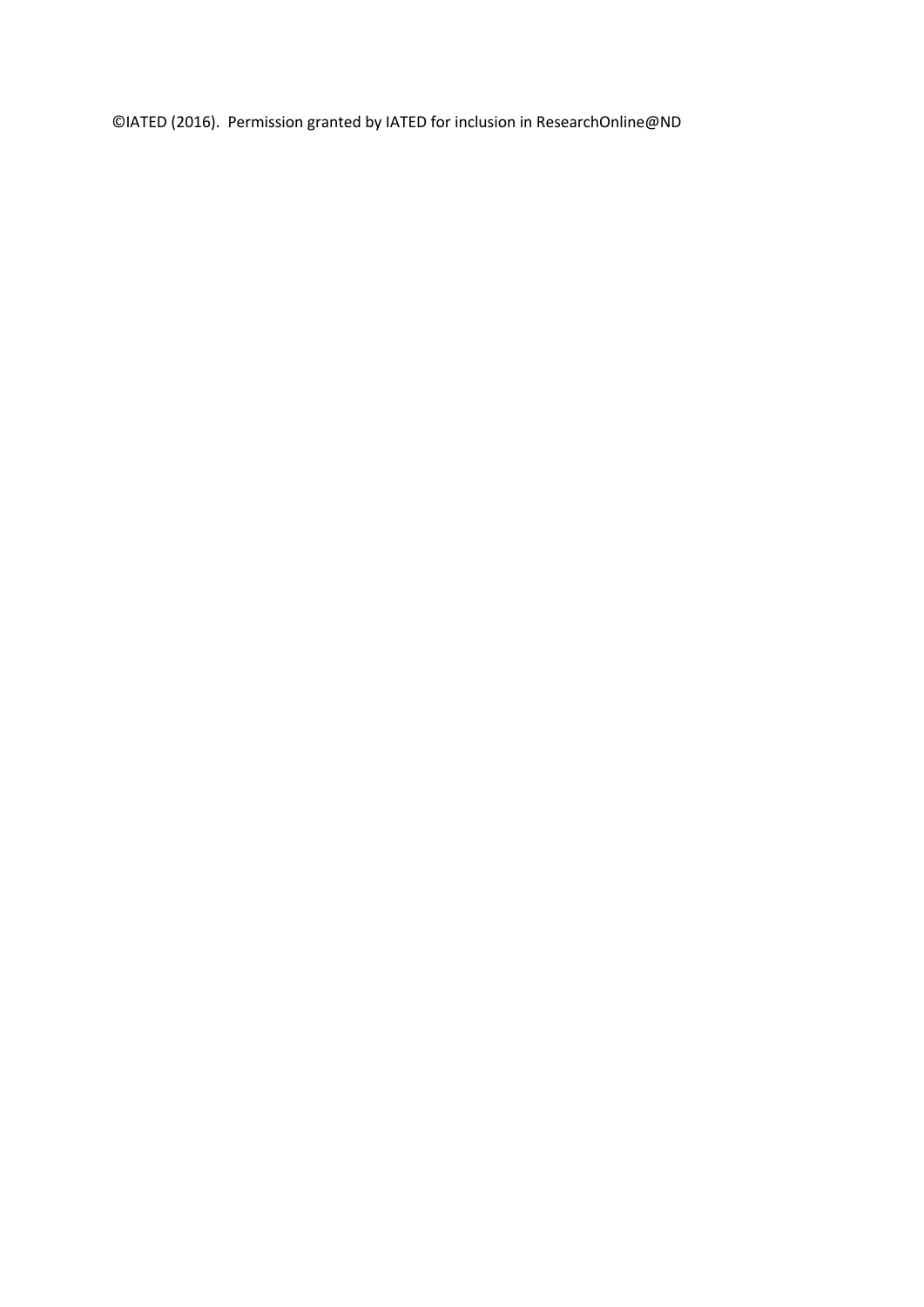# **CHILDREN'S CHOICES: THE TECHNOLOGY CHOICES THAT CHILDREN MAKE WITHIN THEIR FREE TIME. INFLUENCES AND IMPLICATIONS**

# **D. O'Connor<sup>1</sup> , C. Robinson McGunnigle1 , M. McCormack2 , V. O'Rourke<sup>3</sup>**

*1 The University of Notre Dame (AUSTRALIA) 2 Dublin City University (IRELAND) 3 Letterkenny Institute of Technology (IRELAND)* 

#### **Abstract**

The Irish Neighbourhood Play Research Project included almost 1700 families and 240 communities throughout Ireland. Using parental surveys and naturalistic observation, data was secured on how children in modern Ireland aged 0-14 are spending their free time. An all-island approach was taken incorporating cities, towns and rural areas across a variety of socio-economic groupings.

Interesting findings arose from the data relating to the choices that children are making within their free time. This paper focuses on the choices they are making within technology use. Data on the children's technological engagement will be presented and discussed through a child development lens. The positive and negative implications for both learning and development are raised. This generation of children will be the first to emerge into adulthood without ever experiencing a world without technology. For them, it will always have been central to their existence. What does this mean for the next generation of humanity?

Keywords: The Irish Neighbourhood Play Project, Technology in Children's Play, Children's Technology Choices, Implications of Technology Use in Childhood, Children and Television, Play, Childhood, Education.

#### **1 INTRODUCTION**

This paper presents findings on the technological choices which children between the ages of birth and fourteen are making within modern Ireland. The data is from the Irish Neighbourhood Play project which was a research study initiated by IT Sligo and Early Childhood Ireland in 2012. The study incorporated both indoor and outdoor play. The findings show that overwhelmingly, technology is an indoor choice. Very low levels of technological engagement were observed during outdoor play. Very high levels however were reported by parents in relation to their children's indoor activity choices. These findings are discussed in relation to research based literature on how technological engagement is effecting children's holistic development. The focus of the discussion is centred on the impact of television viewing, especially on the under-fives. The literature is clear that television viewing holds negative outcomes for young children. These negative outcomes are discussed alongside the argument that today's children are digital natives and as such, must be facilitated in early technological engagement. The findings of this study show high levels of television viewing in Irish children under five. Indeed, it shows high levels of television viewing across all age ranges, including the under two's. The ensuing discussion outlines why this is a trend that is costing children dearly across emotional, social, cognitive and physical domains.

# **2 METHODOLOGY**

The aim of the research was centred on the research question: What is happening in children's neighbourhood play in Ireland today?

Focusing on the best methods with which to answer this question, a mixed method approach was adopted that incorporated detailed parental questionnaires (phase one) and the construction of a tailored observational tool (phase two). Naturalistic observation (Geller, Russ & Altomari, 1986; Loucopoulos & Karakostas, 1995) was chosen as the most effective approach for capturing a snapshot view of neighbourhood play. The project's sequential design allowed for the collection of data from multiple sources to facilitate triangulation which enriched the project, as there are often differences between what people report and actual behaviour (Punch, 2001).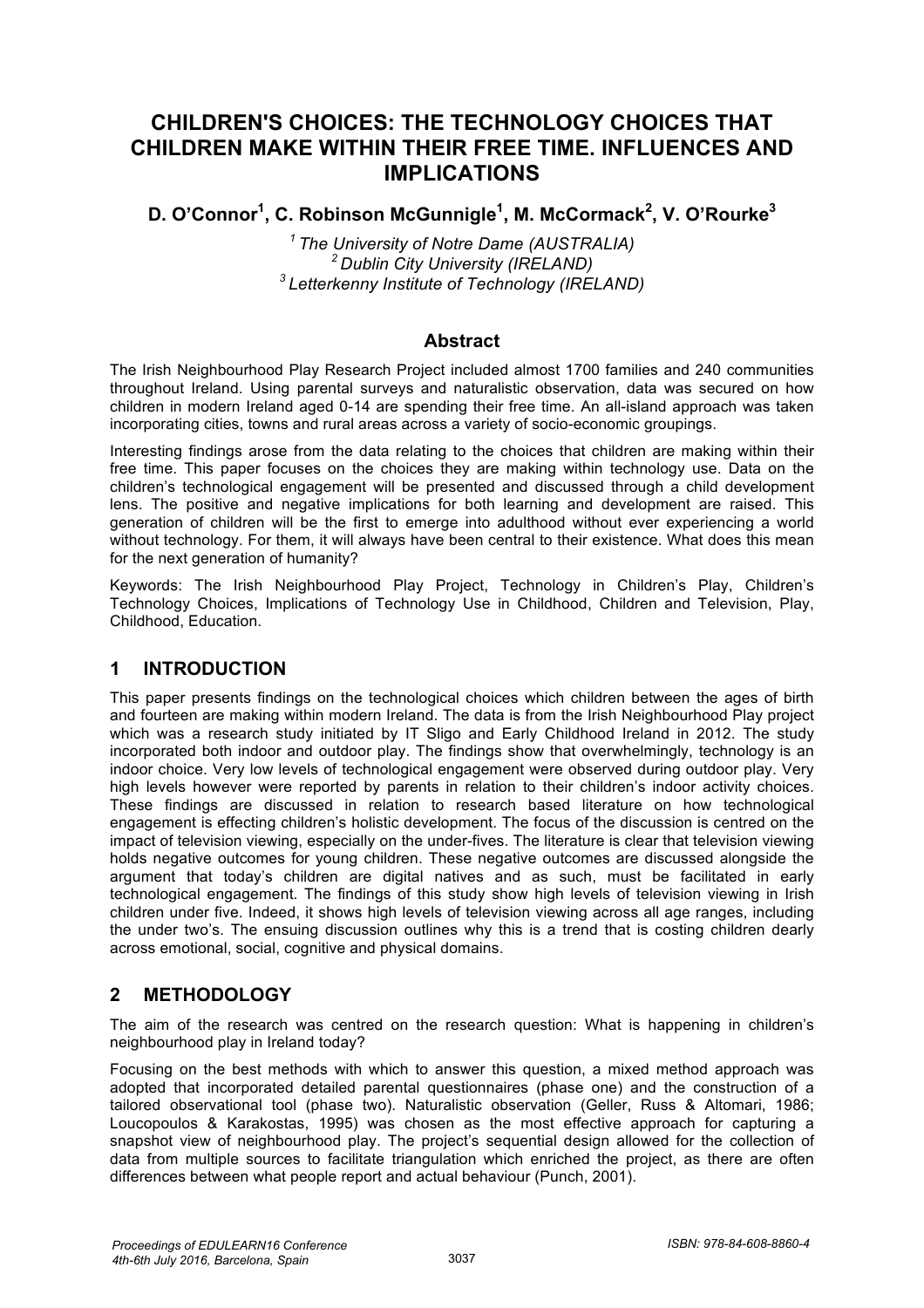Data was collected utilising a simple coding system (Robson, 2012, pp. 337) which captured data on variables including age, gender, extent of peer interaction, type of play environment, play objects used, instances of interaction with nature and/or electronics and the type of play children were engaged in. The population of interest was all children aged between 0 and 14 who resided on the island of Ireland in June - July 2012. Corresponding with the survey research, the sampling technique employed was purposive sampling, external play areas within the previously determined geographical and socio economic locations were observed. The final sample size achieved was 240. Data was analysed quantitatively; frequencies and cross tabulations were performed.

#### **3 FINDINGS REGARDING THE USE OF ELECTRONICS IN CHILDREN'S OUTDOOR PLAY**

There were a very low number of observations of interaction with electronics in outdoor play. In total there were 14 observations (8%) of children interacting with electronics in outdoor play. 7 (50%) used electronic equipment with others while 5 (36%) carried electronic equipment but did not use it and the remaining 2 (14%) used electronic equipment alone.

Details on full time or part time use were gathered for 9 observations. 5 of the 9 (55%) observations used electronic equipment full time while the other 4 (45%) observations used electronic equipment part time.

The number of observations of interaction with electronics did not vary greatly depending on area or socio economic indicator (details on interaction with electronics and area/ socio economic indicator were gathered for 11 observations). Of these observations 5 (46%) were in town areas, 3 (27%) were in the city areas and similarly 3 (27%) were rural areas. 4 (36%) were from middle socio economic areas and 4 (36%) from affluent socio economic areas, while 3 (27%) were from disadvantaged socio economic areas.

In total 42 children were recorded interacting with electronics. Over half (55%) were aged between 12 and 15 and more boys (15) than girls (8) were observed. A further 31% were aged between 8 and 11 (9 boys and 4 girls) and the remaining 14% were aged between 4 and 7 (5 boys and 1 girl). No children between the ages of 0 and 3 were observed interacting with electronics.

#### **4 FINDINGS REGARDING THE USE OF ELECTRONICS IN CHILDREN'S INDOOR FREE TIME**

Responses from just under 1700 parents were collated. There was a wide spread of respondents from 18 geographic areas across 240 communities. There was also an even representation from the three socio economic (SE) indicators; affluent (30.5%), middle (35.4%) and disadvantaged (33.9%).

Parents were asked about the kinds of activities their children engaged in. The top four activities children engage in are 'watching TV and films' (71%), 'spontaneous sports' (58%), 'being creative at home' (56%) and 'play with electronic games' (56%).

Further analysis of the top four activities children are engaged in across the ages of 0 to 14 and across both genders highlighted some differences. More boys than girls watch TV /films and play with electronics while more girls than boys engage in spontaneous sports and creative activities.

Supplementary analysis indicated that while there is a clear gender difference, age does not appear to greatly impact TV/ film viewing, whereas the number of children engaging in the other activities varies more with age. Electronic gaming however has a clear relationship to the age of the child. As children get older they play more with electronic games. Children of all ages however are engaging in equally high levels of television viewing.

#### **5 DISCUSSION**

The lower levels of technology use in outdoor play are in marked contrast to the very high levels of technology use within children's indoor free time. With television watching being cited by the highest number of parents as their child's indoor activity of choice and electronic gaming being the fourth most cited activity, it is clear that technology is playing a significant role in modern childhood. While these figures are stark, the knowledge that technology is very prevalent in childhood is not new. Many studies internationally have shown that children are engaging with high levels of technology. Both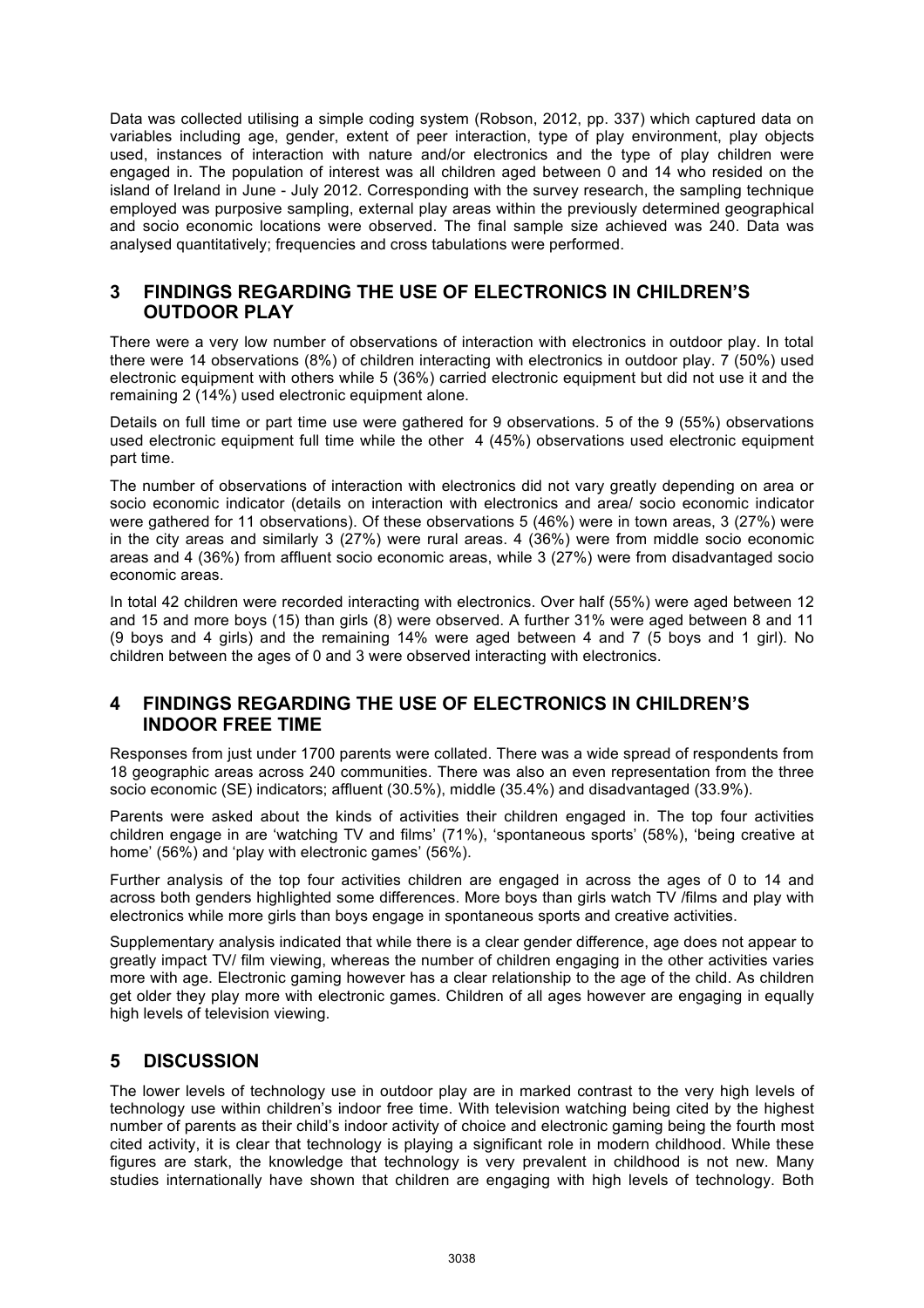European and US studies have found that nearly every child studied engages with screen time daily (Gutnick, Robb, Takeuchi & Kohler, 2011; Rideout, 2011; Plowman & McPake, 2012).

That the Irish Neighbourhood Play Study found no age differentials in relation to watching television is concerning. While electronic gaming increases with age, the passive technological engagement that underpins television viewing is consistently high with no pattern of change in children aged birth to fourteen. Why is this concerning? Firstly, the early childhood phase of learning and development is vitally important for emotional, social, cognitive and physical development. Television viewing offers little by way of developmental support in any of these spheres. Indeed, through recent studies into brain development and technological use in young children, we have learnt that technological use and in particular, television viewing, has negative developmental outcomes in young children (Grace & Hodge, 2012; Keegan, 2012; Vandewater, Rideout, Wartella, Huang, Lee & Shim, 2007; Warburton & Highfield, 2012). Warburton and Highfield write that "Our neural networks reflect our life experiences and constantly change to incorporate new experiences...for this reason, repeated experiences can strongly impact the way a child thinks, feels, and behaves...for many contemporary children, repeated messages from media provide just such an influence" (p.144). This form of learning has been discussed for decades and previous to neuroscientific research was often referred to as social referencing (Pelaez, Virues-Ortega, & Gewirtz, 2012). Its power as a social learning process cannot be underestimated. Children learn how to be and how to act by referencing from those around them. If they are surrounded by conscious and supportive people then that is what they become through a process of social referencing. If on the other hand, they are exposed to high levels of television, they then adopt and integrate the message they receive through this medium. This is often processed through play, when the child plays out the television based social referencing in an attempt to integrate it into their holistic development as a person (O'Connor, 2012). Keegan's 2012 study underpins that technological use in childhood is changing the processing of cognitive development in a negative way and that this has deskilled us as thinking people in a greater way than technology has skilled us, thus costing us more in human development terms than it gives within convenience, knowledge acquisition, communications and connection.

Vandewater, Rideout, Wartella, Huang, Lee & Shim call childhood a media saturated environment (2007). Other studies confirm that this statement is true within many contemporary childhoods. The 2005 Kaiser Family Study found that children over eight, and teenagers, engaging in leisure time technology, spend the equivalent time of a full time job doing so (Keegan, 2012). Tapscott's 2008 research puts the average American technology consumption at thirty thousand hours by age twenty which is an average of 28 hours a week throughout childhood. It is not therefore surprising that The Irish Neighbourhood Play Study has found that television viewing and electronic gaming are cited as two of the most common activities being chosen by children age 0-14.

With television being engaged equally with all ages in this category, there are reasons to be alarmed. Passive screen media is viewed very negatively for children under two, with paediatric organisations taking a strong stand against it for health and human development reasons (Warburton and Highfield, 2012). It is clear that due to the intensity of development occurring in the early years, the impact of technological engagement is especially significant early in life (Rideout, Vandewater & Wartella, 2003). The American Academy of Pediatrics released a policy statement in 2010 outlining their concerns. They clearly outline that the negative impact of technology on young children is developmentally compromising cognitive and social outcomes. This detrimental effect, they state, impacts on the child in both childhood and throughout life. It is not reversible.

The developmental phase of the brain is highly tuned to experiential learning in early childhood and its vulnerability cannot be underestimated. The National Association for the Education of Young Children (NAEYC) together with the Fred Rogers Centre for Early Learning and Children's Media at Saint Vincent's College issued a joint statement in 2012 warning parents and educators about the negative impacts of television and technology use. It cites much research that identifies that technology use, including television viewing, produces many negative outcomes for children including irregular sleep patterns, behavioural issues, decreased academic performance, negative socialisation outcomes and delayed language development (NAEYC, 2012); all of which increased in proportion to the amount of technological engagement experienced by the children. The position statement articulates that screen time is inappropriate for children under two and that those between two and five years should experience no more than thirty minutes a day.

This position is upheld by broader research. A longitudinal study undertaken in the USA on 6 month old babies and their mothers investigated the use of media with these infants and the impact on development. Findings suggested that from a human development perspective, no media exposure is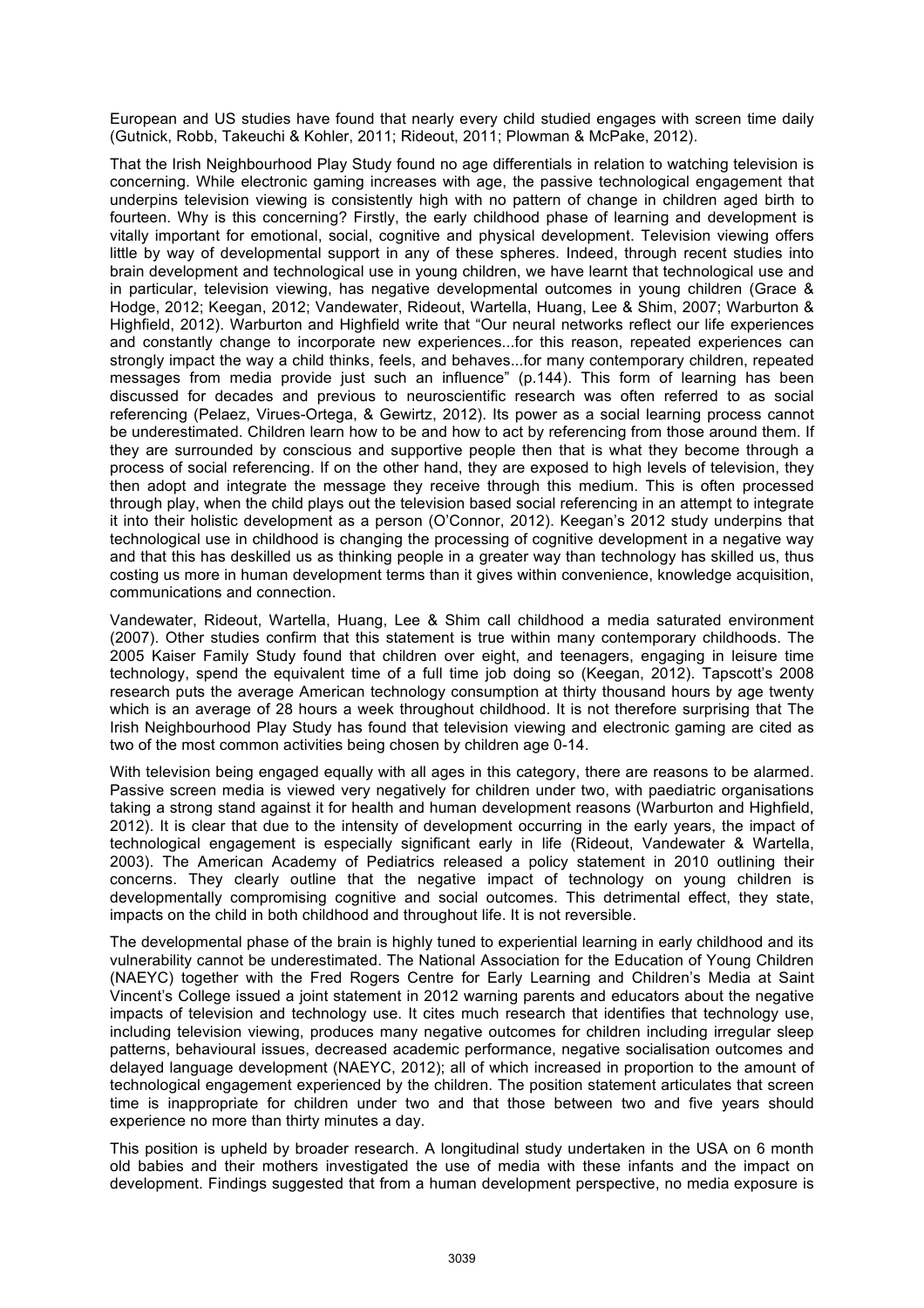preferential for under 2's (Tomopoulos, Dreyer, Berkule, Fierman, Brockmeyer & Mendelsohn, 2010). Howard-Jones undertook an extensive study in 2011 on the impact of technological engagement on learning. He concluded that while worthwhile within adult learning, it was problematic in childhood. The nature of the developing brain and its immense susceptibility to being influenced to the extent of changing the course and structure of thinking itself makes it very vulnerable and as such, technology use should be restricted and very carefully managed (Howard-Jones, 2011).

The benefits of technology engagement are cited by Warburton and Highfield as supportive of identity formation and supportive of coordination and spatial cognition (2012). Both of these benefits are arguably much better supported by non technological engagements such as social play and physical play or sport. Such an interpretation is upheld by many studies (Keegan, 2012; Subrahmanyam, Kraut, Greenfield, & Gross, 2000; Vandewater, Rideout, Wartella, Huang, Lee & Shim 2007). Choosing technology over physically or socially based play is a cause of developmental concern (Subrahmanyam, Kraut, Greenfield, & Gross, 2000). It is also a choice that comes at a cost not just to physical and social play but also impacts on reading time and time outdoors (Vandewater, Rideout, Wartella, Huang, Lee & Shim 2007). Links between screen time and obesity are well documented with Paediatric Organisations asking parents to support sport and imaginary play over screen based choices (Subrahmanyam, Kraut, Greenfield, & Gross, 2000).

Studies have also shown that children who engage more with technology, engage less with warm human interactions with their parents, thereby compromising healthy emotional development and attachment; a key determinant of successful life outcomes (Howard-Jones, 2011; Warburton & Highfield, 2012). In addition, as television time increases, creative play decreases. Creative play supports intelligence and problem solving; vital skills in this changing world (O'Connor, 2014). Warburton and Highfield's study (2012) also found key correlations to increased aggression, early sexualisation, lower self-esteem, disordered eating, body image and gender image distortion, sleep deficit, reduced social interaction and language delay (2012) while Keegan (2012) categorically links high levels of technological use with difficulties experienced in learning **"**There are also links between poor school performance, attention problems and the consumption of entertainment media" (p. 153).

With so many linkages to negative outcomes, what are the purported reasons for encouraging technological engagement in childhood? Largely these are put forward as embracing the inevitability of it; as accepting that technology is a part of children's lives and that this first generation of digital natives will need immersion in order to be prepared for a technologically based future (Rosen & Jaruszewicz 2009). This is not however, a truly convincing or sensible argument, especially when viewed in the light that all of today's incredible technological advances, from surgical breakthroughs to the invention of the internet, were conceived and developed by adults who had little technological engagement as children. In addition, technology itself is changing so fast that anything children learn how to master in the primary school years will be out of date by adulthood (Plowman & McPake, 2012).

#### **6 CONCLUSION**

Given that the message from the broader literature surrounding neuroscientific research is that technological engagement is more harmful than beneficial for young children, the low levels of technological use found within outdoor play in modern Ireland is heartening. Outdoor play is very positive and effective in supporting children's holistic development (Brussoni, Gibbons, Gray, Ishikawa, Sandseter, Bienenstock & Tremblay, 2015; Hestenes, & Wang, 2016; Tremblay, Gray, Babcock, Barnes, Bradstreet, Carr & Brussoni, 2015).

On the other hand, the high levels of technological engagement during indoor free time is an area of concern. This concern is particularly acute in reference to very young children engaging in high levels of passive screen time during television viewing; an activity which contemporary research is clearly outlining as damaging to their development on emotional (Howard-Jones, 2011; Warburton & Highfield, 2012), social (NAEYC, 2012), cognitive (Pelaez, Virues-Ortega, & Gewirtz, 2012; Rideout, Vandewater & Wartella, 2003) and physical levels (Subrahmanyam, Kraut, Greenfield, & Gross, 2000).

# **REFERENCES**

[1] American Academy of Pediatrics (2010). Policy Statement. Media Education. *Pediatrics.* DOI: 10.1542/peds.2010-1636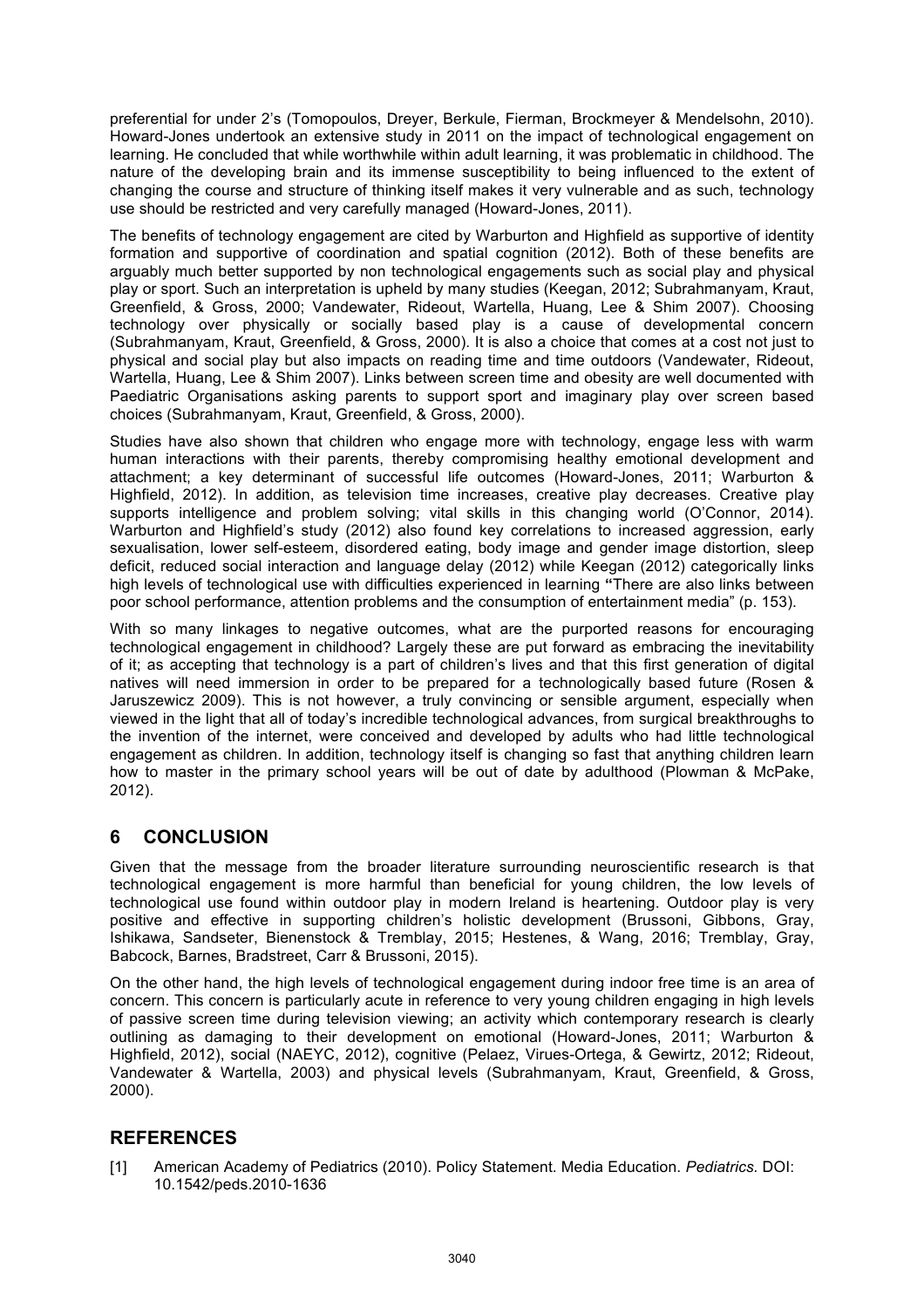- [2] Brussoni, M., Gibbons, R., Gray, C., Ishikawa, T., Sandseter, E., Bienenstock, A. Tremblay, M. (2015). What is the relationship between risky outdoor play and health in children? A systematic review. International Journal of Environmental Research and Public Health, 12(6), 6423-6454. doi:10.3390/ijerph120606423
- [3] Central Statistics Office (2012) The Haase-Pratschke Index of relative affluence and deprivation [online], available: http://www.cso.ie/en/media/csoie/surveysandmethodologies/documents/pdfdocs/Haase,Pratsch ke,Report,on,Optimising,the,Sampling,Methodology,for,CSO,Household,Surveys.pdf
- [4] Cohen, L., Manion, L. and Morrison, K. (20011), *Research Methods in Education*. Oxon: Routledge.
- [5] Department of social protection (2011) The Children First: National Guidance for the Protection and Welfare of Children' policy [online], available: http://www.welfare.ie/en/Pages/Children-First.aspx
- [6] Fine, G. and Sandstrom K. (1988) *Knowing Children: Participant Observation with Minors*, Qualitative Research Methods: Volume 15, London: Sage.
- [7] Geller, E., Russ N. and Altomari, M. (1986), Naturalistic observations of beer drinking among college students, *Journal of Applied Behaviour Analysis,* 19 (4) 391-396
- [8] Government of Ireland (2003) Data Protection Act [online], available: http://www.irishstatutebook.ie/2003/en/act/pub/0006/sec0001.html
- [9] Grace, R. and Hodge, K. (2012) Children, Families and Communities: Contexts and Consequences (4th Ed).
- [10] Gutnick, A. L., Robb, M., Takeuchi, L., & Kotler, J. (2011). *Always connected: The new digital media habits of young children*. New York: The Joan Ganz Cooney Center at Sesame Workshop.
- [11] Hill, M. (1997) Participatory Research with Children, Research Review, *Child and Family Social Work* (2) 171–83.
- [12] Howard-Jones, P. (2011). *The impact of digital technologies on human wellbeing: Evidence from the sciences of mind and brain.* Oxford, England: Nominet Trust.
- [13] Keegan, S. (2012) Digital technologies are re-shaping our brains: What are the implications for society and the research industry?, Qualitative Market Research: An International Journal, 15  $(3)$ , p. 328 – 346.
- [14] Li, J., Hestenes, L. L., & Wang, Y. C. (2016). Links between preschool children's social skills and observed pretend play in outdoor childcare environments. Early Childhood Education Journal, 44(1), 61. doi:10.1007/s10643-014-0673-2
- [15] Loucopoulos, P. and Karakostas, V. (1995) System Requirements Engineering, McGraw Hill International.
- [16] Northern Ireland Statistics and Research Agency (2010) The Northern Ireland Multiple Deprivation Measure [online], available: http://www.ninis2.nisra.gov.uk/public/Theme.aspx?themeNumber=137&themeName=Deprivatio n
- [17] O'Connor, D. (2012) Generation Yes. How Childhood Consumerism is Influencing Play; Implications for Creativity Development. In Bustreo M. – Russo V. (Eds), *Proceedings of the Child and Teen Consumption 2012* 5th International Conference on Multidisciplinary Perspectives on Child and Teen Consumption, Qanat, Palermomore: Milan.
- [18] O'Connor, D. (2014) The Development of Creativity in Early Childhood. The Role of Educators. In O'Connor, D. (Ed). Educational Tales of the Unexpected: Children and Creativity. Interdisciplinary Press: Oxford. ISBN: 978-1-84888-294-2.
- [19] Pallant, J. (2011) SPSS Survival Manual: A step by step quide to data analysis using SPSS, Australia: Allen and Unwin.